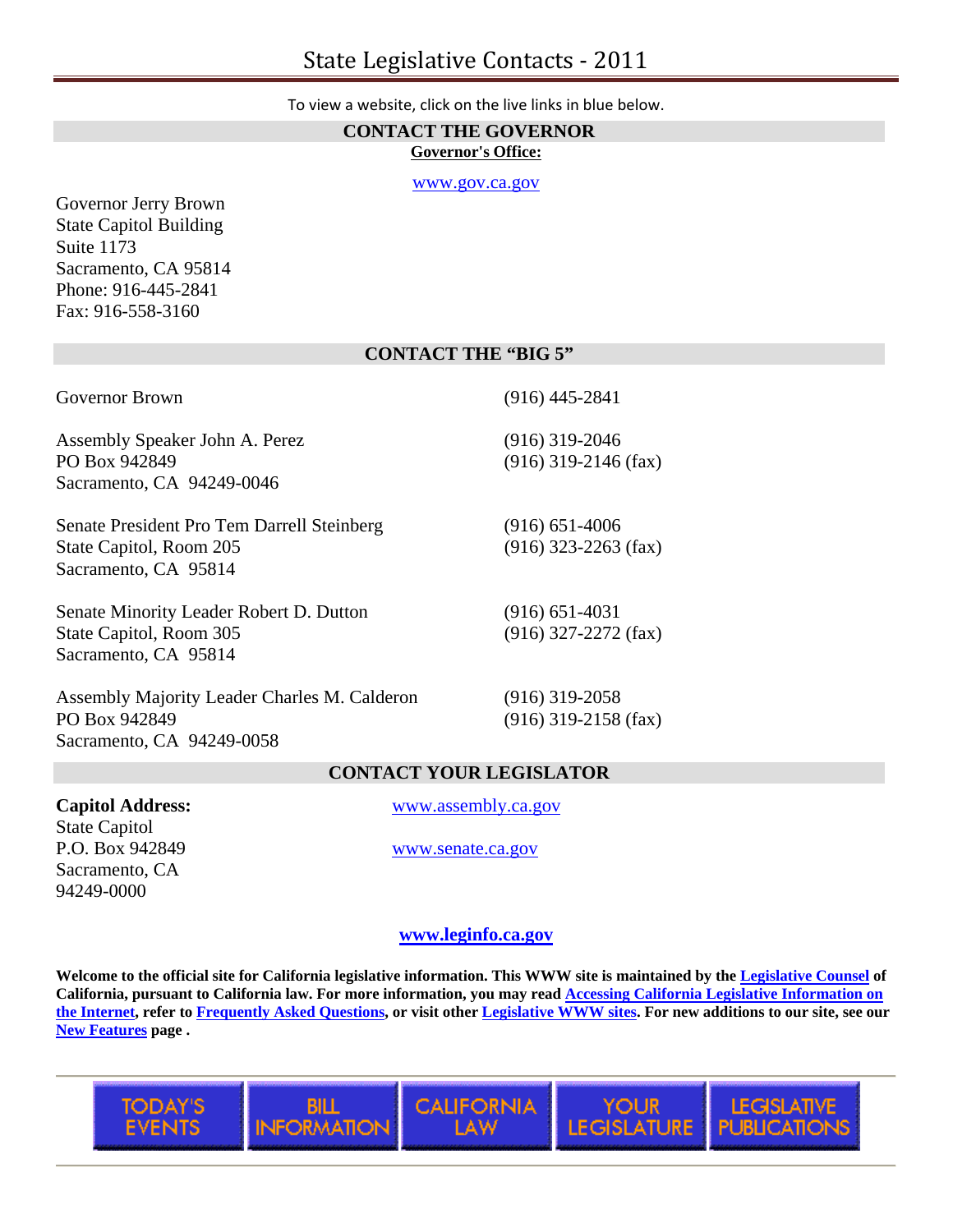# Zip Code 92705

**Senators** More than one Legislator represents the zip code 92705. The complete list is below. Member District Number and Office Capitol Office

| Correa, Lou   | 34 2323 N Broadway<br>Santa Ana, CA 92706<br>$(714)$ 558-4400       | State Capitol<br>Sacramento, CA<br>94248-0001<br>$(916) 651 - 4034$ |
|---------------|---------------------------------------------------------------------|---------------------------------------------------------------------|
| Walters, Mimi | 33 24031 El Toro Road<br>Laquna Hills, CA 92653<br>$(949)$ 457-7333 | State Capitol<br>Sacramento, CA<br>94248-0001<br>$(916) 651 - 4033$ |

**Assembly Members** More than one Legislator represents the zip code 92705. The complete list is below. District Number and Office Capitol Office

| Miller, Jeff      | 71 | 20532 El Toro Road<br>Suite 203<br>Mission Viejo, CA 92692<br>(951) 737-1671 | State Capitol<br>Room 4144<br>Sacramento, CA<br>94249-0071<br>$(916)$ 319-2071 |
|-------------------|----|------------------------------------------------------------------------------|--------------------------------------------------------------------------------|
| Wagner, Donald P. |    | 70 3 Park Plaza<br>Suite 275<br>Irvine, CA 92614<br>$(949)$ 863-7070         | State Capitol<br>Room 4153<br>Sacramento, CA<br>94249-0070<br>$(916)$ 319-2070 |
| Solorio, Jose     | 69 | 2400 E. Katella Avenue<br>Suite 640<br>Anaheim, CA 92806<br>$(714)$ 939-8469 | State Capitol<br>Room 3146<br>Sacramento, CA<br>94249-0069<br>$(916)$ 319-2069 |

# Zip Code 92861

## **Senators**

| Member                  |      | District Number and Office                                       | Capitol Office                                                      |
|-------------------------|------|------------------------------------------------------------------|---------------------------------------------------------------------|
| Walters, Mimi           | 33   | 24031 El Toro Road<br>Laquna Hills, CA 92653<br>$(949)$ 457-7333 | State Capitol<br>Sacramento, CA<br>94248-0001<br>$(916) 651 - 4033$ |
| <b>Assembly Members</b> |      |                                                                  |                                                                     |
| Member                  |      | District Number and Office                                       | Capitol Office                                                      |
| Hagman, Curt            | 60 - | 13920 City Center Drive<br>Suite 260                             | State Capitol<br>Room 4130                                          |
|                         |      | Chino Hills, CA 91709<br>$(909)$ 627-7021                        | Sacramento, CA<br>94249-0060<br>$(916)$ 319-2060                    |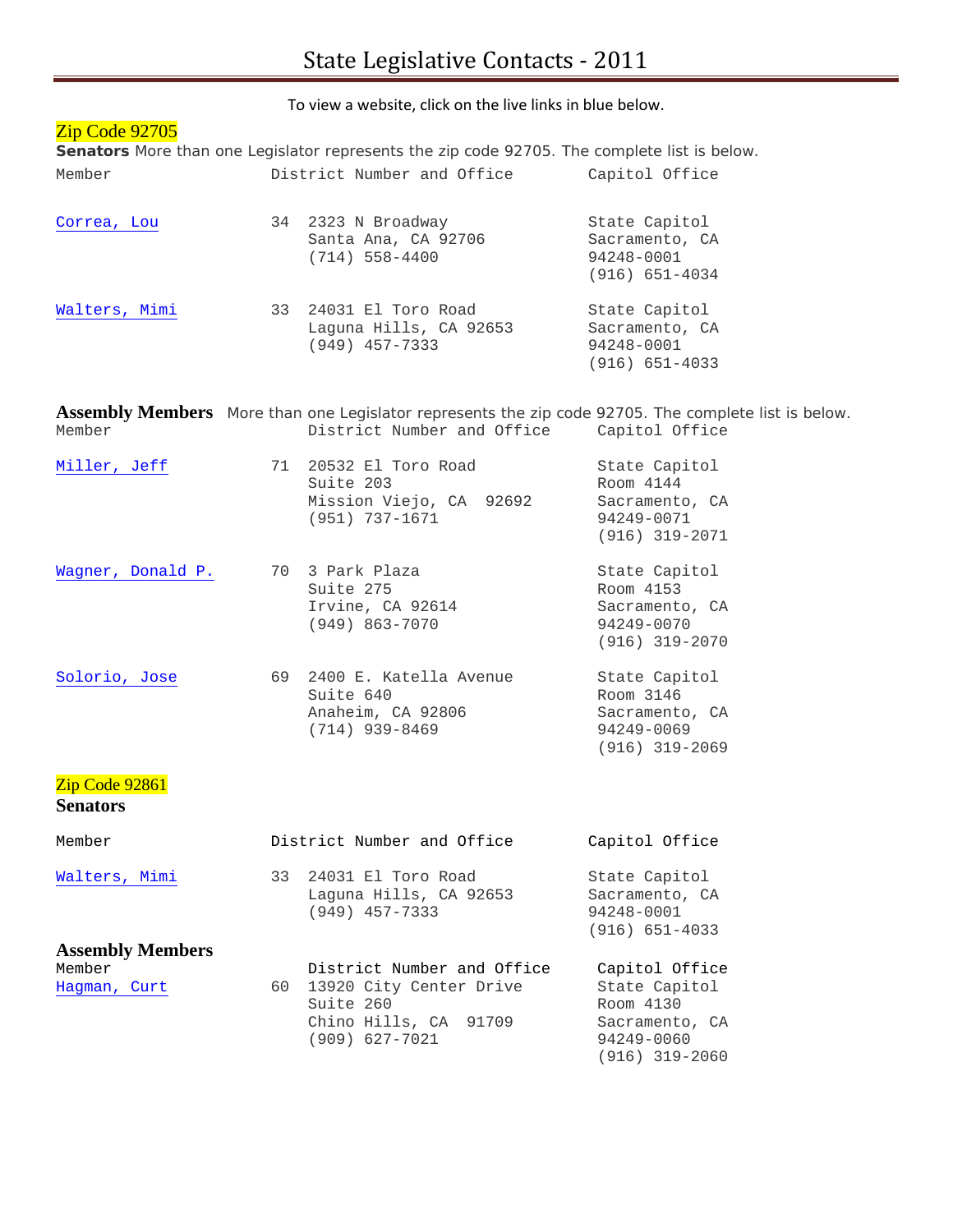| Zip Code 92865            |                                                                     |                                                                                         |
|---------------------------|---------------------------------------------------------------------|-----------------------------------------------------------------------------------------|
| <b>Senators</b><br>Member | District Number and Office                                          | Capitol Office                                                                          |
| Walters, Mimi             | 33 24031 El Toro Road<br>Laquna Hills, CA 92653<br>$(949)$ 457-7333 | State Capitol<br>Sacramento, CA<br>94248-0001<br>$(916) 651 - 4033$<br>$(916)$ 319-2060 |

**Assembly Members** More than one Legislator represents the zip code 92865. The complete list is below.

| Member                                            |      | District Number and Office                                                   | Capitol Office                                                                 |
|---------------------------------------------------|------|------------------------------------------------------------------------------|--------------------------------------------------------------------------------|
| Duvall, Michael                                   |      | 72 210 West Birch Street<br>Suite 202<br>Brea, CA 92821<br>$(714)$ 672-4734  | State Capitol<br>Room 4139<br>Sacramento, CA<br>94249-0072<br>$(916)$ 319-2072 |
| Hagman, Curt<br>Zip Code 92866<br><b>Senators</b> | 60 - | 23355 East Golden Springs Dr.<br>Diamond Bar, CA 91765<br>$(909) 860 - 5560$ | State Capitol<br>Room 4116<br>Sacramento, CA<br>94249-0060                     |
| Member                                            |      | District Number and Office                                                   | Capitol Office                                                                 |
| Walters, Mimi                                     | 33   | 24031 El Toro Road<br>Laquna Hills, CA 92653<br>$(949)$ 457-7333             | State Capitol<br>Sacramento, CA<br>94248-0001<br>$(916) 651 - 4033$            |

**Assembly Members** More than one Legislator represents the zip code 92866. The complete list is below.

| Member       |      | District Number and Office                                                        | Capitol Office                                                                 |
|--------------|------|-----------------------------------------------------------------------------------|--------------------------------------------------------------------------------|
| Norby, Chris |      | 72 210 West Birch Street<br>Suite 202<br>Brea, CA 92821<br>$(714)$ 672-4734       | State Capitol<br>Room 4116<br>Sacramento, CA<br>94249-0072<br>$(916)$ 319-2072 |
| Miller, Jeff |      | 71 20532 El Toro Road<br>Suite 203<br>Mission Viejo, CA 92692<br>(951) 737-1671   | State Capitol<br>Room 4144<br>Sacramento, CA<br>94249-0071<br>$(916)$ 319-2071 |
| Hagman, Curt | 60 - | 13920 City Center Drive<br>Suite 260<br>Chino Hills, CA 91709<br>$(909)$ 627-7021 | State Capitol<br>Room 4130<br>Sacramento, CA<br>94249-0060<br>$(916)$ 319-2060 |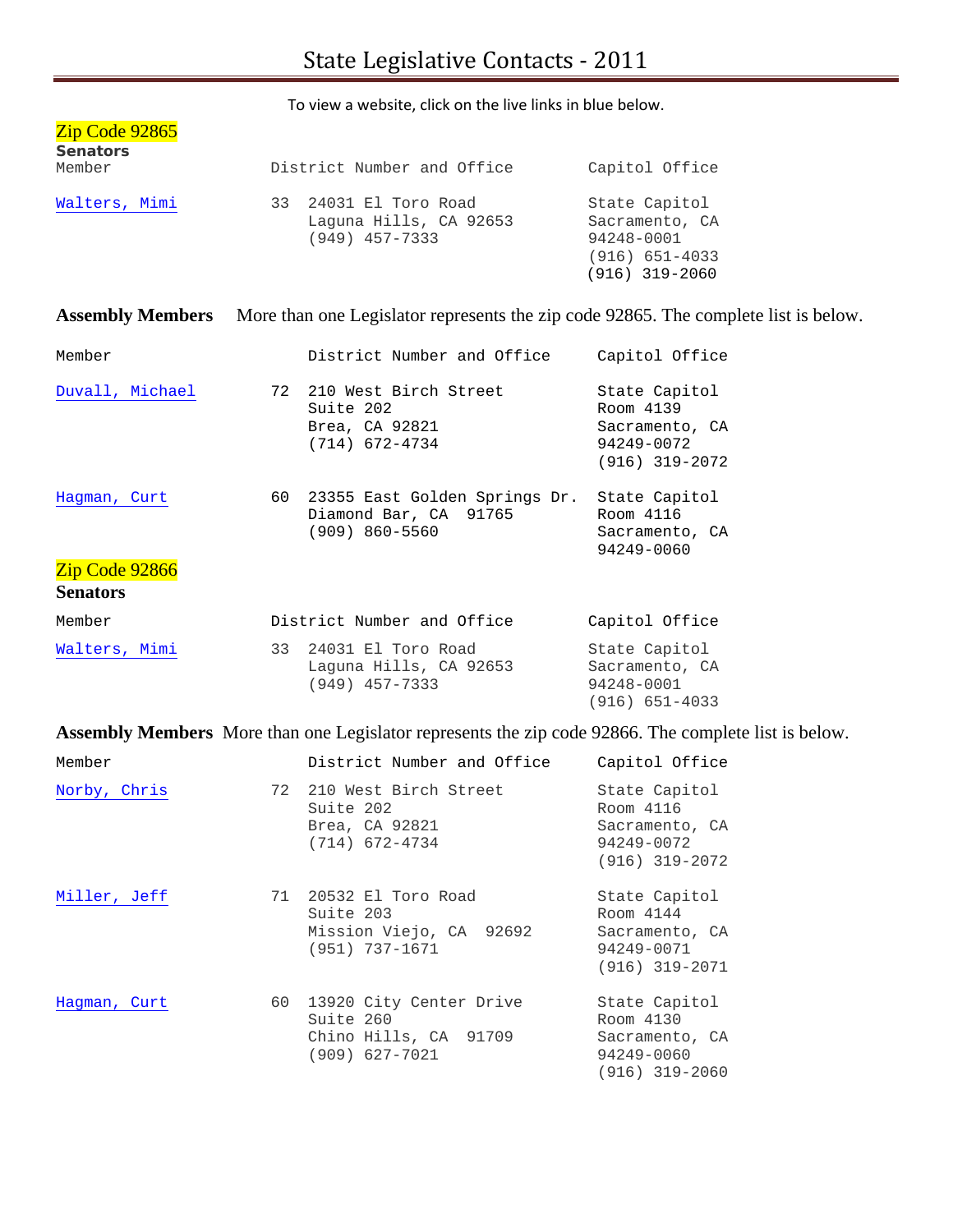| To view a website, click on the live links in blue below. |    |                                                                                                                          |                                                                                                                               |  |  |  |
|-----------------------------------------------------------|----|--------------------------------------------------------------------------------------------------------------------------|-------------------------------------------------------------------------------------------------------------------------------|--|--|--|
| Zip Code 92867<br><b>Senators</b><br>Member               |    | District Number and Office                                                                                               | Capitol Office                                                                                                                |  |  |  |
| Walters, Mimi                                             | 33 | 24031 El Toro Road<br>Laguna Hills, CA 92653<br>$(949)$ 457-7333                                                         | State Capitol<br>Sacramento, CA<br>94248-0001<br>$(916) 651 - 4033$                                                           |  |  |  |
| Member                                                    |    | District Number and Office                                                                                               | <b>Assembly Members</b> More than one Legislator represents the zip code 92867. The complete list is below.<br>Capitol Office |  |  |  |
| Norby, Chris                                              |    | 72 210 West Birch Street<br>Suite 202<br>Brea, CA 92821<br>$(714)$ 672-4734                                              | State Capitol<br>Room 4116<br>Sacramento, CA<br>94249-0072<br>$(916)$ 319-2072                                                |  |  |  |
| Miller, Jeff                                              | 71 | 20532 El Toro Road<br>Suite 203<br>Mission Viejo, CA 92692<br>(951) 737-1671                                             | State Capitol<br>Room 4144<br>Sacramento, CA<br>94249-0071<br>(916) 319-2071                                                  |  |  |  |
| Hagman, Curt<br>Zip Code 92868                            |    | 60 13920 City Center Drive<br>Suite 260<br>Chino Hills, CA 91709<br>$(909)$ 627-7021                                     | State Capitol<br>Room 4130<br>Sacramento, CA<br>94249-0060<br>$(916)$ 319-2060                                                |  |  |  |
| <b>Senators</b><br>Member                                 |    | More than one Legislator represents the zip code 92868. The complete list is below.<br><b>District Number and Office</b> | Capitol Office                                                                                                                |  |  |  |
| Correa, Lou                                               | 34 | 2323 N Broadway<br>Santa Ana, CA 92706<br>$(714) 558 - 4400$                                                             | State Capitol<br>Sacramento, CA<br>94248-0001<br>$(916) 651 - 4034$                                                           |  |  |  |
| Walters, Mimi                                             | 33 | 24031 El Toro Road<br>Laguna Hills, CA 92653<br>$(949)$ 457-7333                                                         | State Capitol<br>Sacramento, CA<br>94248-0001<br>$(916) 651 - 4033$                                                           |  |  |  |
|                                                           |    | Assembly Members More than one Legislator represents the zip code 92868. The complete list is below.                     |                                                                                                                               |  |  |  |
| Member                                                    |    | District Number and Office                                                                                               | Capitol Office                                                                                                                |  |  |  |
| Norby, Chris                                              | 72 | 210 West Birch Street<br>Suite 202<br>Brea, CA 92821<br>$(714)$ 672-4734                                                 | State Capitol<br>Room 4116<br>Sacramento, CA<br>94249-0072<br>$(916)$ 319-2072                                                |  |  |  |

 Suite 640 Room 3146 Anaheim, CA 92806 Sacramento<br>
(714) 939-8469 94249-0069

(916) 319-2069

 $(714)$  939-8469

[Solorio, Jose](http://www.assembly.ca.gov/acs/legmem.asp?district=69) 69 2400 E. Katella Avenue State Capitol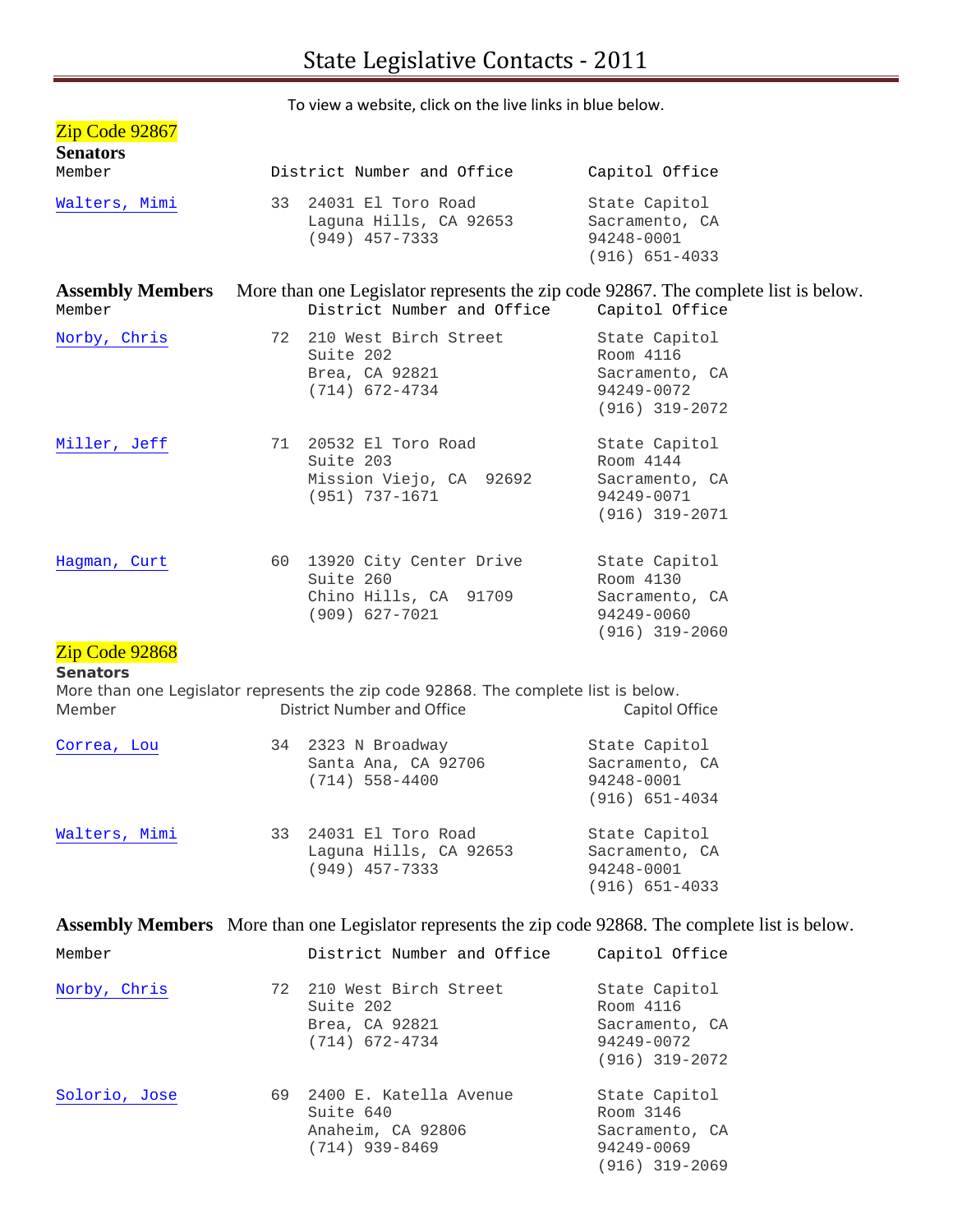Chino Hills, CA 91709 Sacramento, CA<br>(909) 627-7021 94249-0060

(916) 319-2060

| Zip Code 92869<br><b>Senators</b><br>Member | District Number and Office                                                                                                                | Capitol Office                                                                 |
|---------------------------------------------|-------------------------------------------------------------------------------------------------------------------------------------------|--------------------------------------------------------------------------------|
|                                             |                                                                                                                                           |                                                                                |
| Walters, Mimi                               | 33 24031 El Toro Road<br>Laquna Hills, CA 92653<br>$(949)$ 457-7333                                                                       | State Capitol<br>Sacramento, CA<br>94248-0001<br>$(916) 651 - 4033$            |
| Member                                      | <b>Assembly Members</b> More than one Legislator represents the zip code 92869. The complete list is below.<br>District Number and Office | Capitol Office                                                                 |
| Miller, Jeff                                | 71 20532 El Toro Road<br>Suite 203<br>Mission Viejo, CA 92692<br>$(951) 737 - 1671$                                                       | State Capitol<br>Room 4144<br>Sacramento, CA<br>94249-0071<br>$(916)$ 319-2071 |
| Hagman, Curt                                | 60 13920 City Center Drive<br>Suite 260                                                                                                   | State Capitol<br>Room 4130                                                     |

# Zip Code 92807

Senators More than one Legislator represents the zip code 92807. The complete list is below.

(909) 627-7021

| Member        |    | District Number and Office                                       | Capitol Office                                                      |
|---------------|----|------------------------------------------------------------------|---------------------------------------------------------------------|
| Walters, Mimi | 33 | 24031 El Toro Road<br>Laquna Hills, CA 92653<br>$(949)$ 457-7333 | State Capitol<br>Sacramento, CA<br>94248-0001<br>$(916) 651 - 4033$ |
| Huff, Bob     | 29 | 20888 Amar Road<br>Walnut, CA 91789<br>$(909)$ 598-3981          | State Capitol<br>Sacramento, CA<br>94248-0001<br>(916) 651-4029     |

**Assembly Members** More than one Legislator represents the zip code 92807. The complete list is below.

| Member       |      | District Number and Office                                                      | Capitol Office                                                                 |
|--------------|------|---------------------------------------------------------------------------------|--------------------------------------------------------------------------------|
| Norby, Chris |      | 72 210 West Birch Street<br>Suite 202<br>Brea, CA 92821<br>$(714)$ 672-4734     | State Capitol<br>Room 4116<br>Sacramento, CA<br>94249-0072<br>$(916)$ 319-2072 |
| Hagman, Curt | 60 - | 13920 City Center Drive<br>Suite 260<br>Chino Hills, CA 91709<br>(909) 627-7021 | State Capitol<br>Room 4130<br>Sacramento, CA<br>94249-0060<br>$(916)$ 319-2060 |